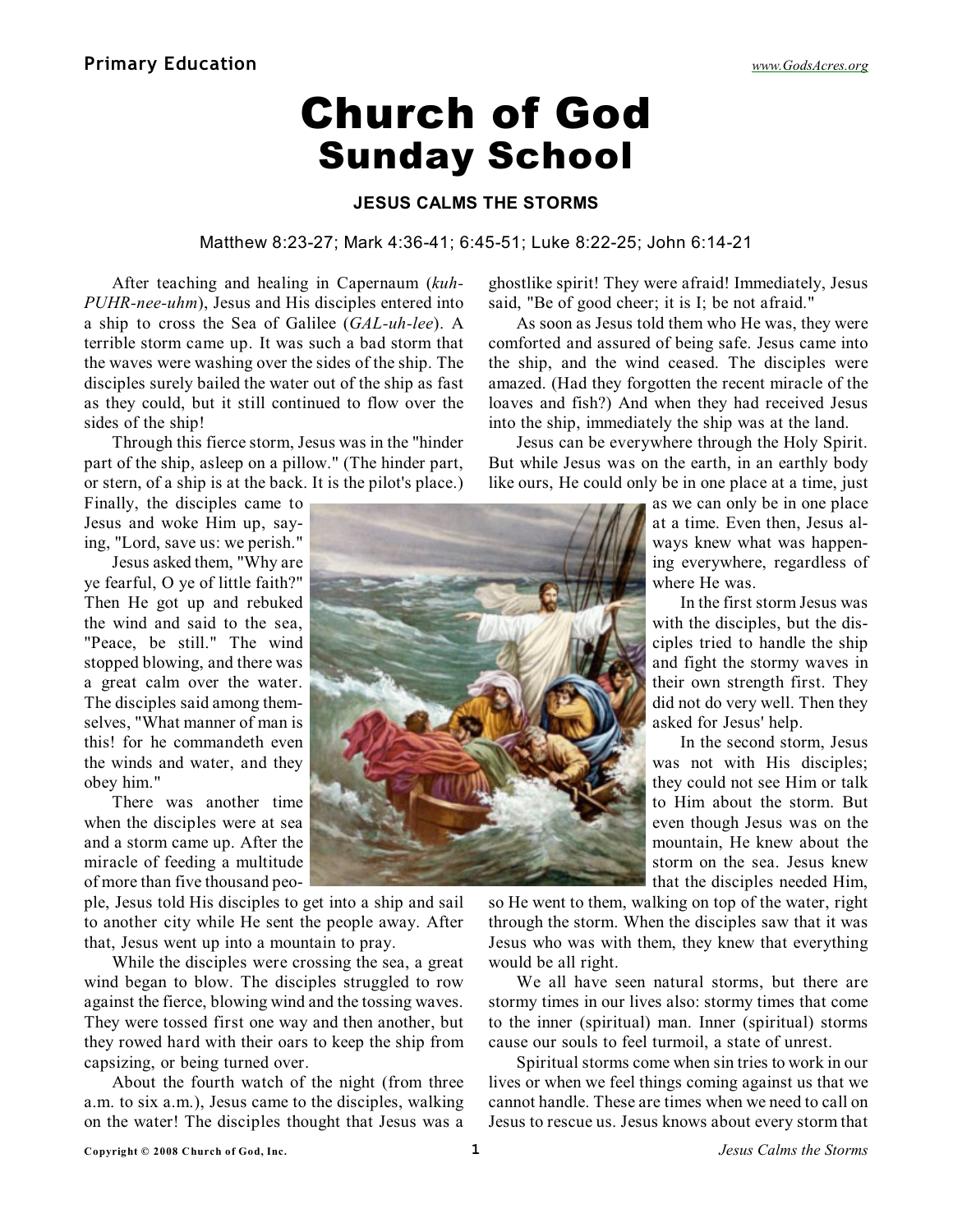### **Primary Education** *[www.GodsAcres.org](http://godsacres.org)*

will come into our lives. Jesus wants us to ask Him to calm the storms so that we can have victory over them.

Our place of safety in the storms of life is Jesus. He is our Savior. He came to earth as a man and lived here and died on the Cross for our sins so that He could be our place of safety—but we have to humbly ask for His forgiveness of our sins and trust Him first. Then, whenever the storms of life come to us, we can call on Him. We can know that Jesus will be there, listening to our prayers, and He will help us.

From time to time on the "sea" of life, *your* little "ship" may get tossed about because of inner storms that come to you. Have you asked the Lord Jesus to forgive you and live in *your* heart so that He can help *you* when these storms come?

#### **MEMORY VERSE:**

<u>mmmmmmmmmmmm</u>

*"God is our refuge and strength, a very present help in trouble." —Psalm 46:1*